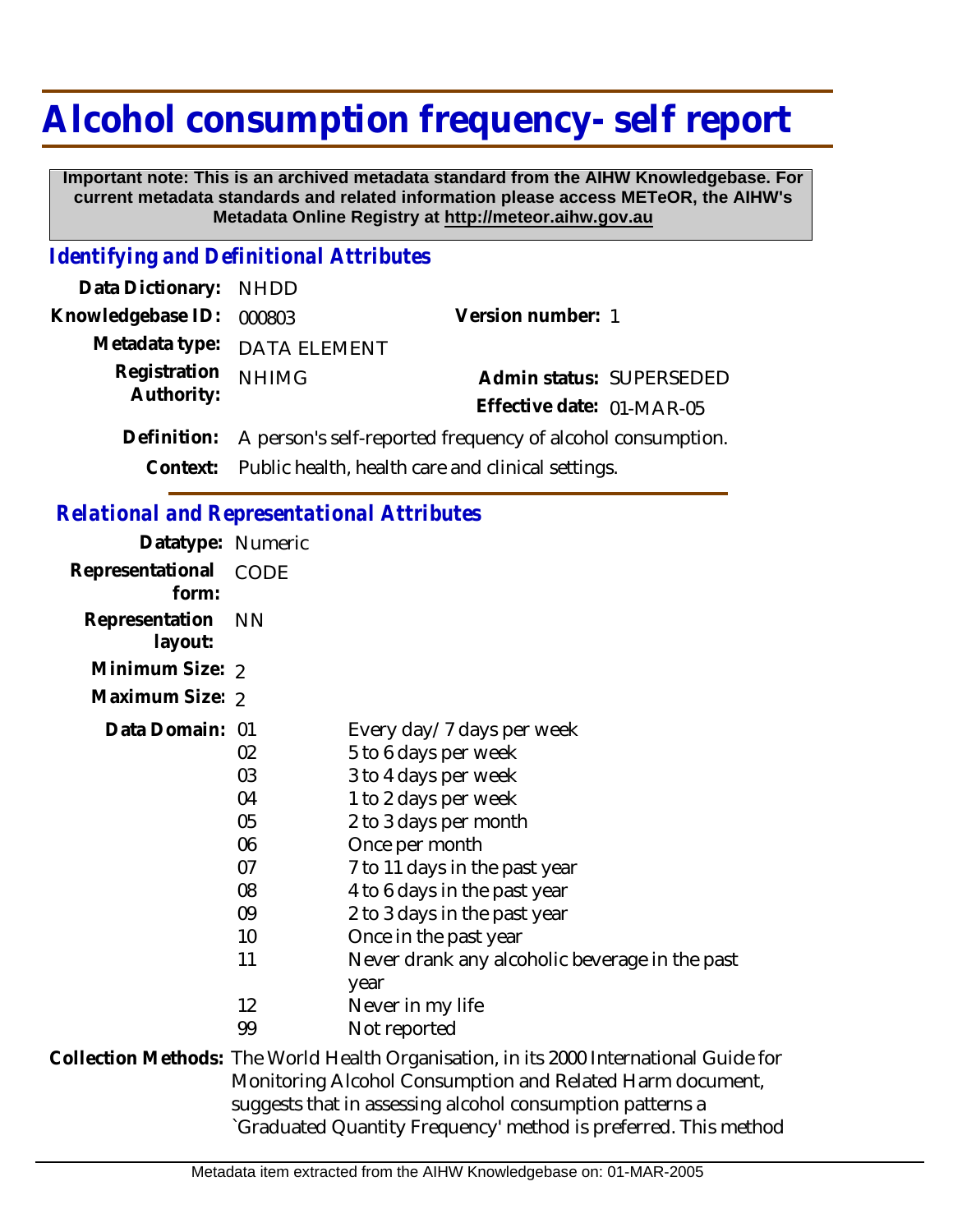requires that questions about the quantity and frequency of alcohol consumption should be asked to help determine short-term and long-term health consequences. This information can be collected (but not confined to) the following ways : -in a clinical setting with questions asked by a primary healthcare professional -as a self-completed questionnaire in a clinical setting -as part of a health survey -as part of a computer aided telephone interview. It should be noted that, particularly in telephone interviews, the question(s) asked may not be a direct repetition of the data domain; yet they may still yield a response that could be coded to the full data domain or a collapsed version of the domain. Related metadata: is used in conjunction with Service contact date version 1 relates to the data element concept Alcohol consumption - concept version 1 is used in conjunction with Alcohol consumption in standard drinks per day - self report version 1

## *Administrative Attributes*

Source Document: The Australian Alcohol Guidelines: Health Risk and Benefits endorsed by the National Health and Medical Research Council in October 2001

**Source Organisation:** CV-Data Working Group

Comments: DSS - Cardiovascular disease (clinical):

These data can be used to help determine the overall health profile of an individual or of a population. Certain patterns of alcohol consumption can be associated with a range of social and health problems. These problems include:

-social problems such as domestic violence, unsafe sex -financial and relationship problems

-physical conditions such as high blood pressure, gastrointestinal problems, pancreatitis

-an increased risk of physical injury.

Alcohol can also be a contributor to acute health problems. Evidence from prospective studies indicates that heavy alcohol consumption is associated with increased mortality and morbidity from coronary heart disease and stroke (Hanna et al 1992). However, there is some evidence to suggest that alcohol appears to provide some protection against heart disease (both illness and death) for both men and women from middle age onwards. Most, if not all, of this benefit is achieved with 1-2 standard drinks per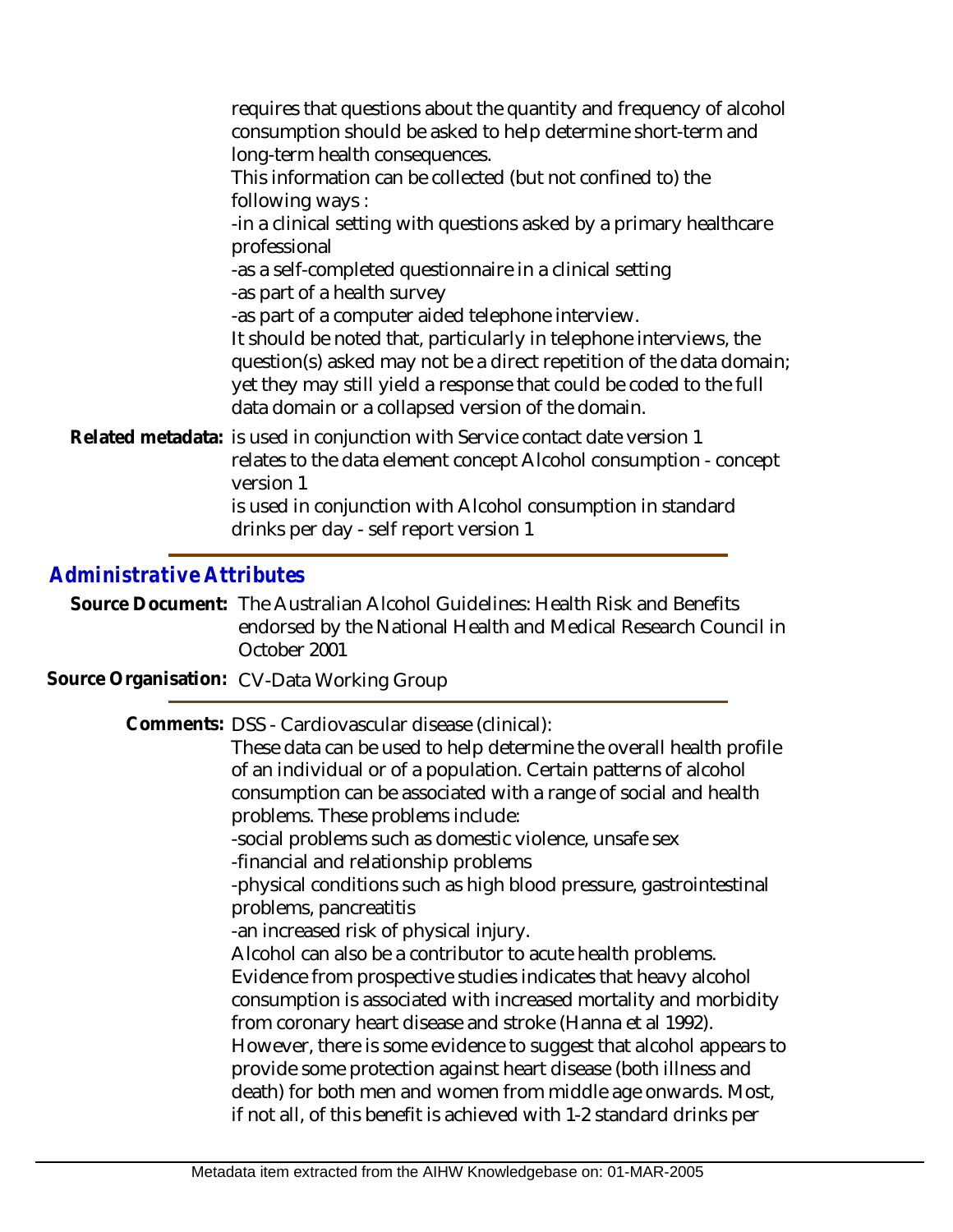day for men and less than 1 standard drink for women (the National Health and Medical Research Council's Australian Alcohol Guidelines, October 2001).

Where this information is collected by survey and the sample permits, population estimates should be presented by sex and 5 year age groups. Summary statistics may need to be adjusted for age and other relevant variables.

It is recommended that, in surveys of alcohol consumption, data on age, sex, and other socio-demographic variables also be collected where it is possible and desirable to do so.It is also recommended that, when alcohol consumption is investigated in relation to health, data on other risk factors including overweight and obesity, smoking, high blood pressure and physical inactivity should be collected.

The Australian Alcohol Guidelines: Health Risk and Benefits endorsed by the National Health and Medical Research Council in October 2001 have defined risk of harm in the short term and long term based on patterns of drinking.The table below outlines those patterns.

Alcohol consumption shown in the tables is not recommended for people who:

- Have a condition made worse by drinking

-Are on medication

-Are under 18 years of age

-Are pregnant

-Are about to engage in activities involving risk or a degree of skill (e.g. driving, flying, water sports, skiing, operating machinery).

Risk of harm in the

| short-term             |                                |           |
|------------------------|--------------------------------|-----------|
|                        | Low risk                       | Risky     |
|                        | High risk                      |           |
|                        | (standard drinks)              | (standard |
| drinks)                | (standard drinks)              |           |
| <b>Males</b>           |                                |           |
|                        | (on a single occasion) Up to 6 | 7 to 10   |
|                        | 11 or more                     |           |
| Females                |                                |           |
| (on a single occasion) | Up to $4$                      | 5 to 6    |